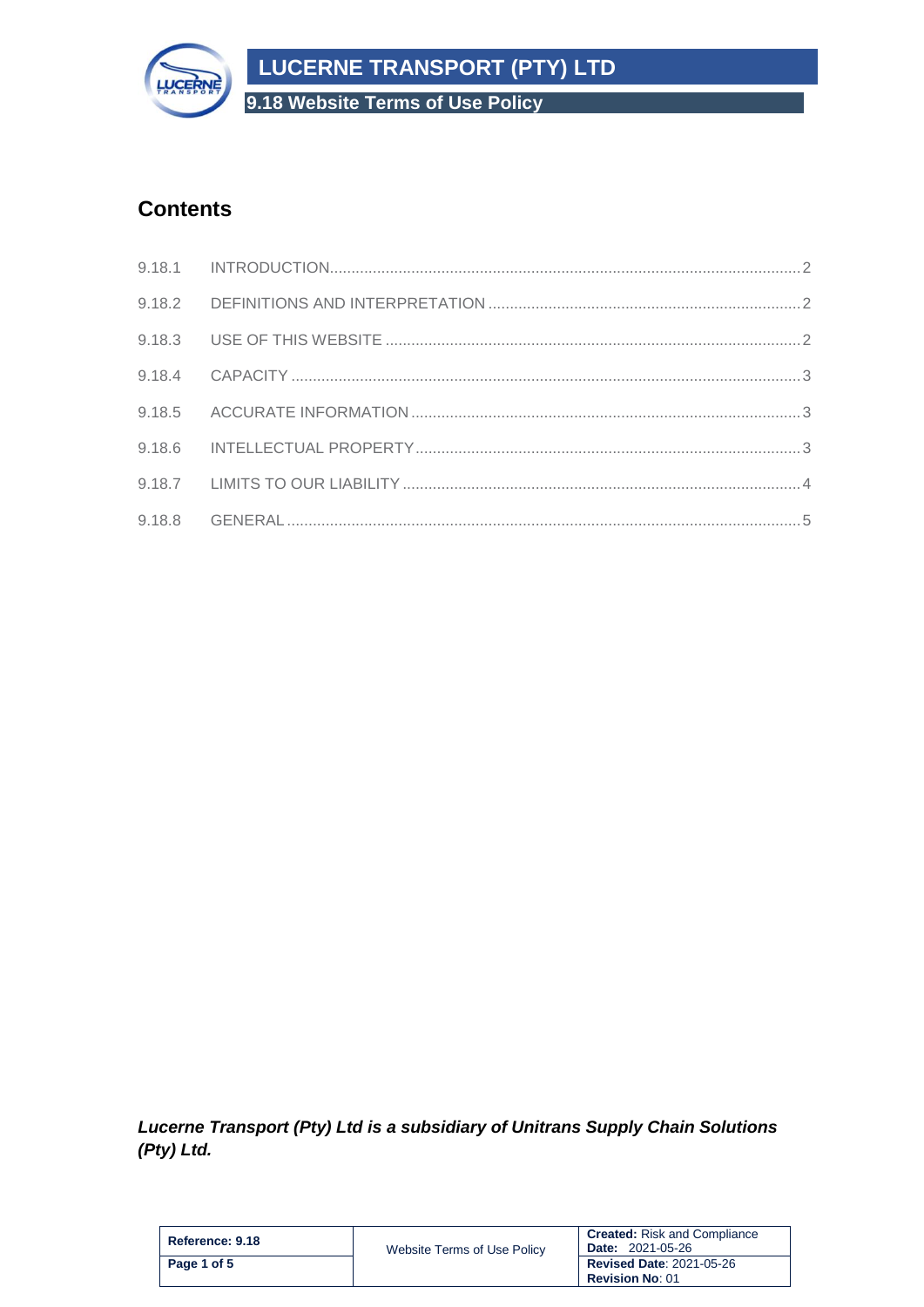

**LUCERNE TRANSPORT (PTY) LTD**

**9.18 Website Terms of Use Policy**

# <span id="page-1-0"></span>**9.18.1 INTRODUCTION**

These are the general terms of the relationship between:

- You the website visitor; and
- Us Lucerne Transport (Pty) Ltd, also known as Lucerne the website owner.

They cover any use of the website. You agree to be legally bound by the terms by visiting and using this website. Please do not use the website if you do not agree to the terms.

# <span id="page-1-1"></span>**9.18.2 DEFINITIONS AND INTERPRETATION**

# **Definitions**

In the agreement:

Terms mean the terms, consisting of:

- these terms of use; and
- any other relevant specific terms, policies, disclaimers, rules, and notices agreed to between the parties, (including any that may be applicable to a specific section or module of the website).

We, us, or our means our organisation, the owner of the website and includes our officers, agents, employees, owners, co-branders, and associates where the terms limit or exclude our liability.

You or your means any visitor to this website, including any other person, website, business, or agent (including any virtual or robotic agent) associated with the visitor.

#### **Interpretation**

If the meaning of any general term's conflicts with any other relevant specific terms, the specific terms will apply. Specific terms, such as our terms of service, privacy policy, or security policy apply to specific sections of the website.

# <span id="page-1-2"></span>**9.18.3 USE OF THIS WEBSITE**

#### **License**

We grant you a limited licence to use this website on these terms. We may cancel your licence at any time for any reason. Your license is automatically cancelled if you do not get our written permission before using this website in a way these terms do not allow.

| Reference: 9.18 | Website Terms of Use Policy | <b>Created:</b> Risk and Compliance<br><b>Date: 2021-05-26</b> |
|-----------------|-----------------------------|----------------------------------------------------------------|
| Page 2 of 5     |                             | <b>Revised Date: 2021-05-26</b><br><b>Revision No: 01</b>      |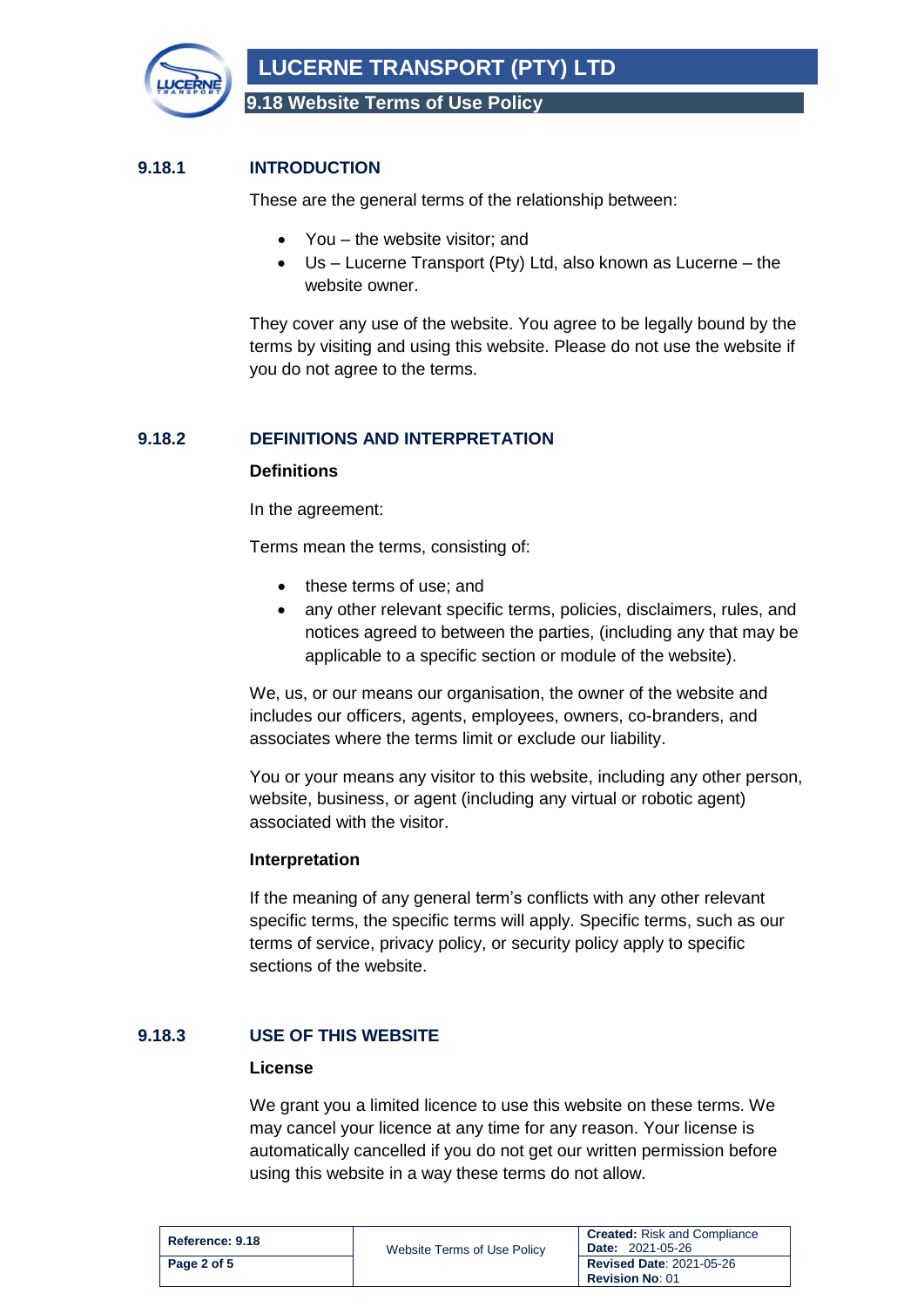**LUCERNE TRANSPORT (PTY) LTD**



**9.18 Website Terms of Use Policy**

### **Breach**

If you breach any of the terms or infringe any other person's rights (including copyright), we may cancel your license, block you from using the website, claim specific performance or damages against you, and take any other steps the law allows, without affecting our rights.

# **Framing and linking**

You may not frame this website or any of its pages. You may only link to the home page of this website. You may not deep link (link to any other page) or link in any way that could suggest that we endorse or support you, or that you have any rights in our website or intellectual property, unless we have given you written permission to do so.

# **Virtual agents**

You may not use any technology (including spiders, crawlers, bots and similar virtual agents) to search or gain any information from this website, unless we have given you permission to do so.

# <span id="page-2-0"></span>**9.18.4 CAPACITY**

You promise that you are entitled to visit this website and agree to the terms because you:

- Are at least 18 (or regarded as legally adult), and have the legal right and capacity to do so; or
- Are not 18 yet but have permission from your parent (or legal guardian) to do so.

# <span id="page-2-1"></span>**9.18.5 ACCURATE INFORMATION**

You promise that you will only give accurate information to us and this website.

# <span id="page-2-2"></span>**9.18.6 INTELLECTUAL PROPERTY**

# **Ownership**

Except as provided to the contrary in the agreement, all rights, title, interest, and ownership (including all rights under all copyright, patent, and other intellectual property laws) in, to, or of this website are our sole property or will vest in us or a third-party licensor. All moral rights are reserved.

| Reference: 9.18 | Website Terms of Use Policy | <b>Created:</b> Risk and Compliance<br><b>Date: 2021-05-26</b> |
|-----------------|-----------------------------|----------------------------------------------------------------|
| Page 3 of 5     |                             | <b>Revised Date: 2021-05-26</b><br><b>Revision No: 01</b>      |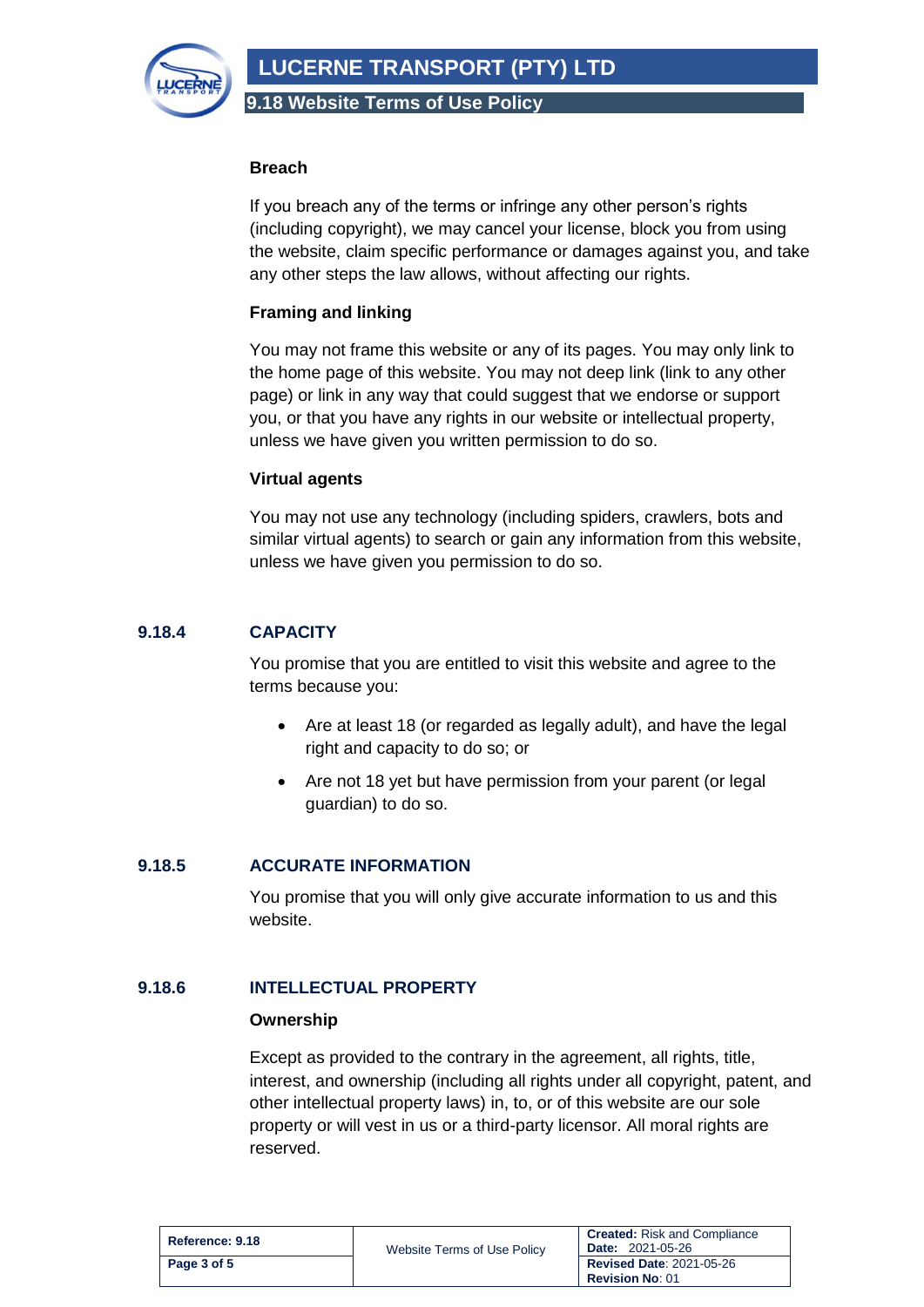

**9.18 Website Terms of Use Policy**

# **Trademarks**

Our logo and sub-logos, marks, and trade names are our trademarks and no person may use them without our permission. Any other trademark or trade name that may appear on our marketing material is the property of its respective owner.

# **Restrictions**

Except as expressly permitted under the agreement, the website may not be:

- Modified or used to make derivative works;
- Rented, leased, loaned, sold or assigned;
- Reverse engineered or copied; or
- Reproduced or distributed.

# <span id="page-3-0"></span>**9.18.7 LIMITS TO OUR LIABILITY**

#### **Own risk**

We provide the website "as is". We do not give any express or implied warranty or make any other promise about this website. For example, we do not warrant that it is good quality, fit for any particular purpose, accurate, complete, up-to-date, legally effective or secure. We also do not warrant that it is free of latent defects, errors, malicious software or infringing content, or that you will have quiet or uninterrupted use of it.

# **Indemnity**

You indemnify (or promise to protect) us against any claim, demand, loss, damage, cost, or liability (including reasonable attorneys' fees) related to your use of this website.

# **Faults**

We will do our best to fix any fault in this website as soon as reasonably practical after we find out about it. This is the limit of our responsibility and liability for any fault in the website.

# **Direct damages limited**

If the previous clause does not apply for any reason, our maximum liability to you for all claims for direct damages is R100. This limit applies whether a claim is based on contract, delict (tort) or any other legal cause of action.

| Reference: 9.18 | Website Terms of Use Policy | <b>Created:</b> Risk and Compliance<br><b>Date: 2021-05-26</b> |
|-----------------|-----------------------------|----------------------------------------------------------------|
| Page 4 of 5     |                             | <b>Revised Date: 2021-05-26</b><br><b>Revision No: 01</b>      |